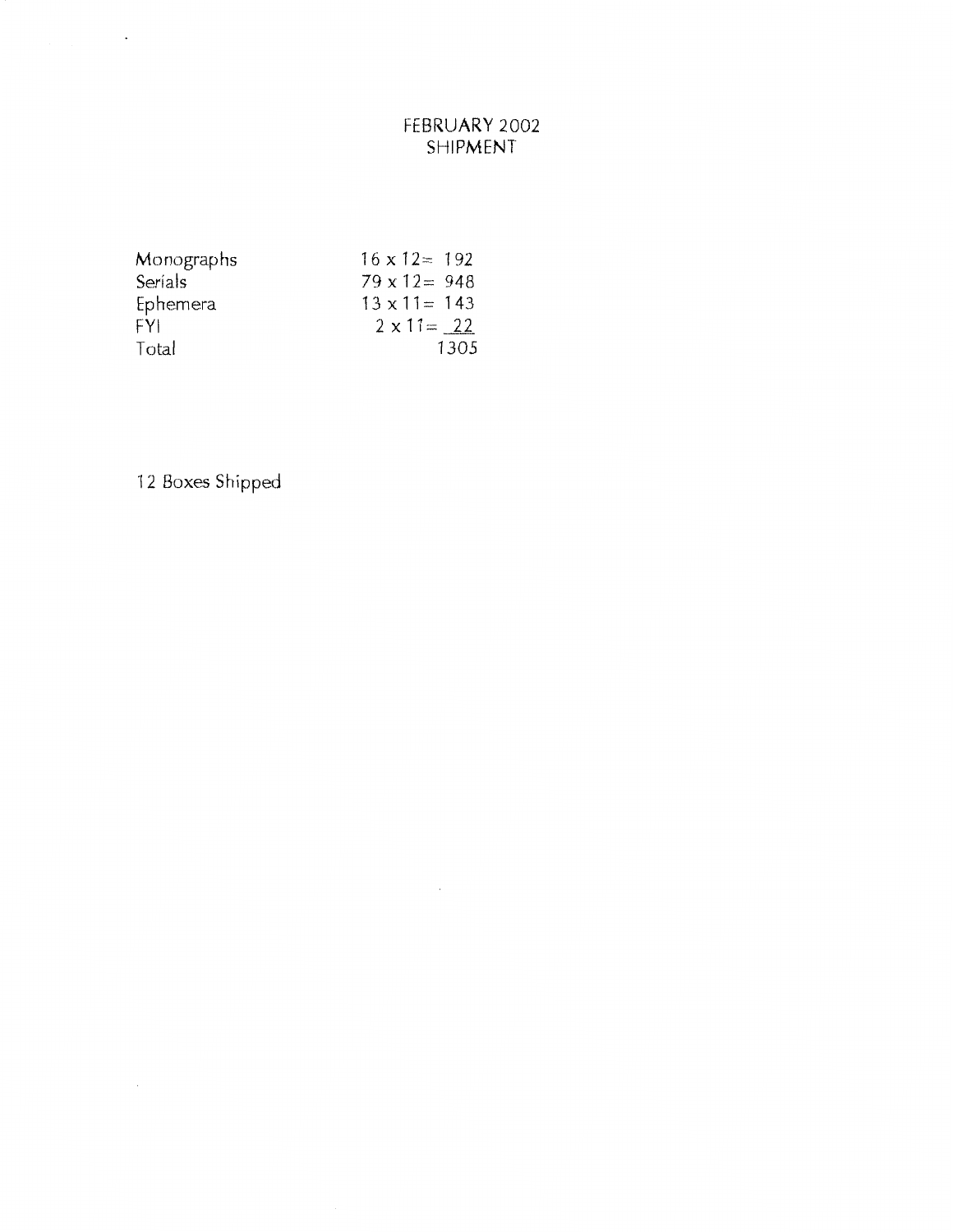### SERIALS SHIPPING LIST FEBRUARY 2002

 $\hat{r}$ 

 $\lambda$ 

 $\mathcal{L}^{\mathcal{L}}(\mathcal{A})$ 

 $\sim$ 

 $\bigoplus$ 

| A3L524<br>8.R33    | S. C. State Register. Legislative Council<br>V. 25, N. 10 October 26, 2001<br>V. 25, N. 11 November 23, 2001<br>V. 25, N. 12 December 28, 2001<br>V. 26, N. 1 January 25, 2002 |
|--------------------|--------------------------------------------------------------------------------------------------------------------------------------------------------------------------------|
| Ad495E             | Palmetto Review. S. C. Emergency Preparedness Division                                                                                                                         |
| $3. P15 - 2$       | Winter 2002                                                                                                                                                                    |
| Ag8357<br>3.M16    | S. C. Market Bulletin. S. C. Department of Agriculture<br>February 7, 2002<br>February 21, 2002                                                                                |
| B8595E<br>3.R38-10 | The Monthly Revenue Letter. S.C. Budget and Control Board, Board of Economic<br>Advisors<br>January 2002                                                                       |
| C5935Engi          | Earnest. Clemson University, College of Engineering and Science                                                                                                                |
| 3.E16              | Fall/Winter 2002                                                                                                                                                               |
| C5935Ex            | South Carolina Tobacco Growers Guide. Clemson University, Cooperative                                                                                                          |
| 3.C46              | <b>Extension Service</b>                                                                                                                                                       |
| No. 569            | 2002                                                                                                                                                                           |
| C5935Pr            | President's Letter, Clemson University. Clemson University, Presidents Office                                                                                                  |
| 3.1.37             | February 4, 2002                                                                                                                                                               |
| C5935Publ          | This Month at Clemson. Clemson University, Office of Public Affairs                                                                                                            |
| 3.144              | Fehruary 2002                                                                                                                                                                  |

 $\bf{l}$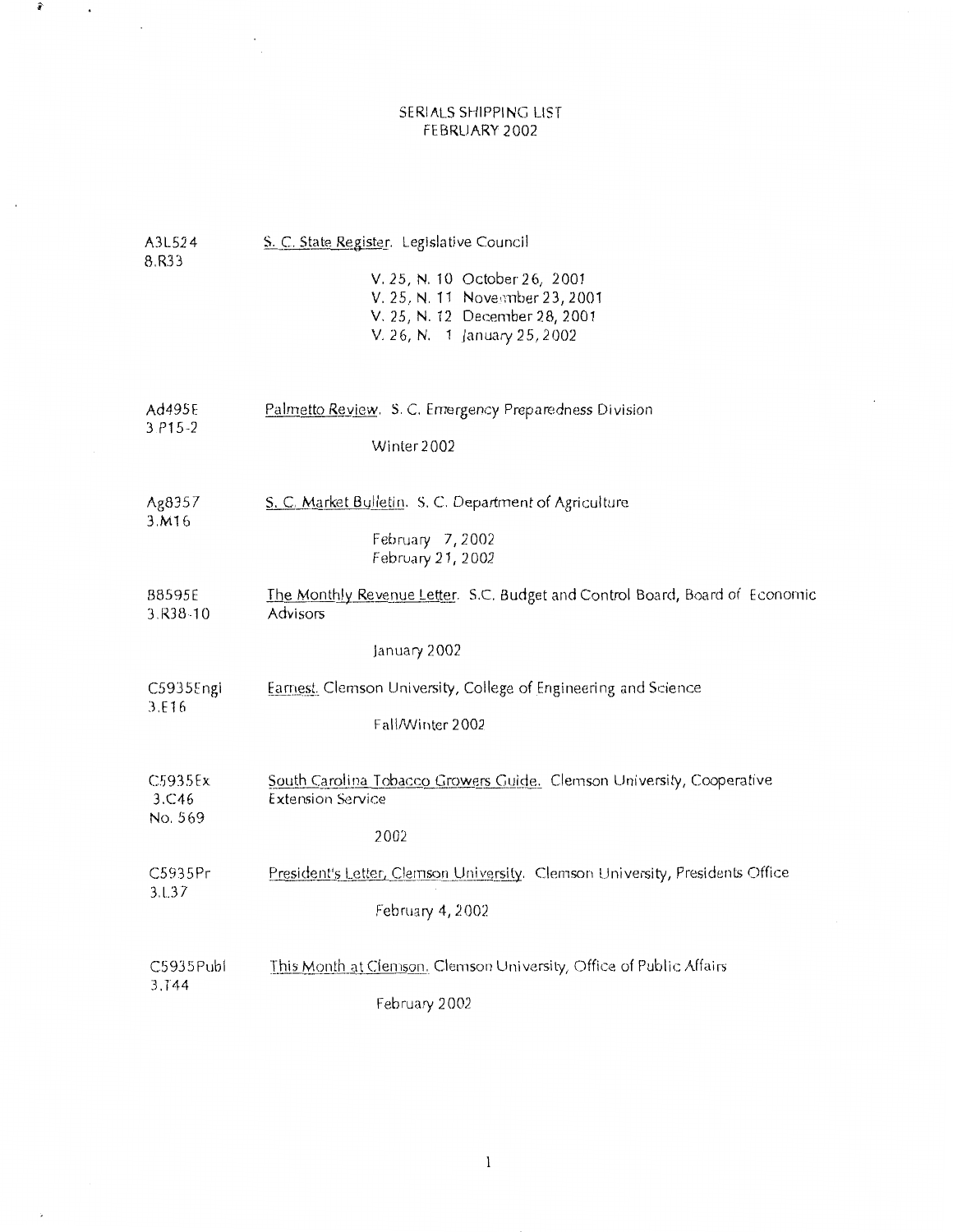C736 3.A87 Automotive excellence.-- [Columbia, S.C.): South Carolina Department of Commerce, 2000- OCLC 49054916

# 2001

 $\mathcal{C}$ 

| C736<br>3.D38     | The Developer. S. C. Department of Commerce                                                                                                 |
|-------------------|---------------------------------------------------------------------------------------------------------------------------------------------|
|                   | December 2001                                                                                                                               |
|                   |                                                                                                                                             |
| C736<br>8.C55-2   | Computer Software & Services in South Carolina, S.C. Department of Commerce                                                                 |
|                   | 2001-2002                                                                                                                                   |
| C736Co<br>3.C55   | Community Currents, S.C. Dept. of Commerce, Community and Rural<br>Development Division                                                     |
|                   | V. 1, N. 1, January 2002                                                                                                                    |
| C736In<br>3.C16   | Capital Investment Report, S.C. Department of Commerce, Office of Information<br>Management                                                 |
|                   | 2001                                                                                                                                        |
| C736lnf<br>3.P65  | South Carolina Property Tax Rates by County, S.C. Department of Commerce,<br>Information Technology/Geographic Information Systems Division |
|                   | 2001                                                                                                                                        |
| C7665<br>3.C55-2  | Consumer Alert. S.C. Department of Consumer Affairs                                                                                         |
|                   | Vol. 4, No. 3                                                                                                                               |
| C8174Com<br>3.157 | Inside. S. C. Department of Corrections, Division of Communications and Public<br>Affairs                                                   |
|                   | February 2002                                                                                                                               |
| Em735M<br>3.P51   | S. C. Labor Market Review. S. C. Employment Security Commission                                                                             |
|                   | 2001                                                                                                                                        |
| Em735M<br>3.W56   | South Carolina Workforce Trends. S.C. Employment Security Commission                                                                        |
|                   | November 2001                                                                                                                               |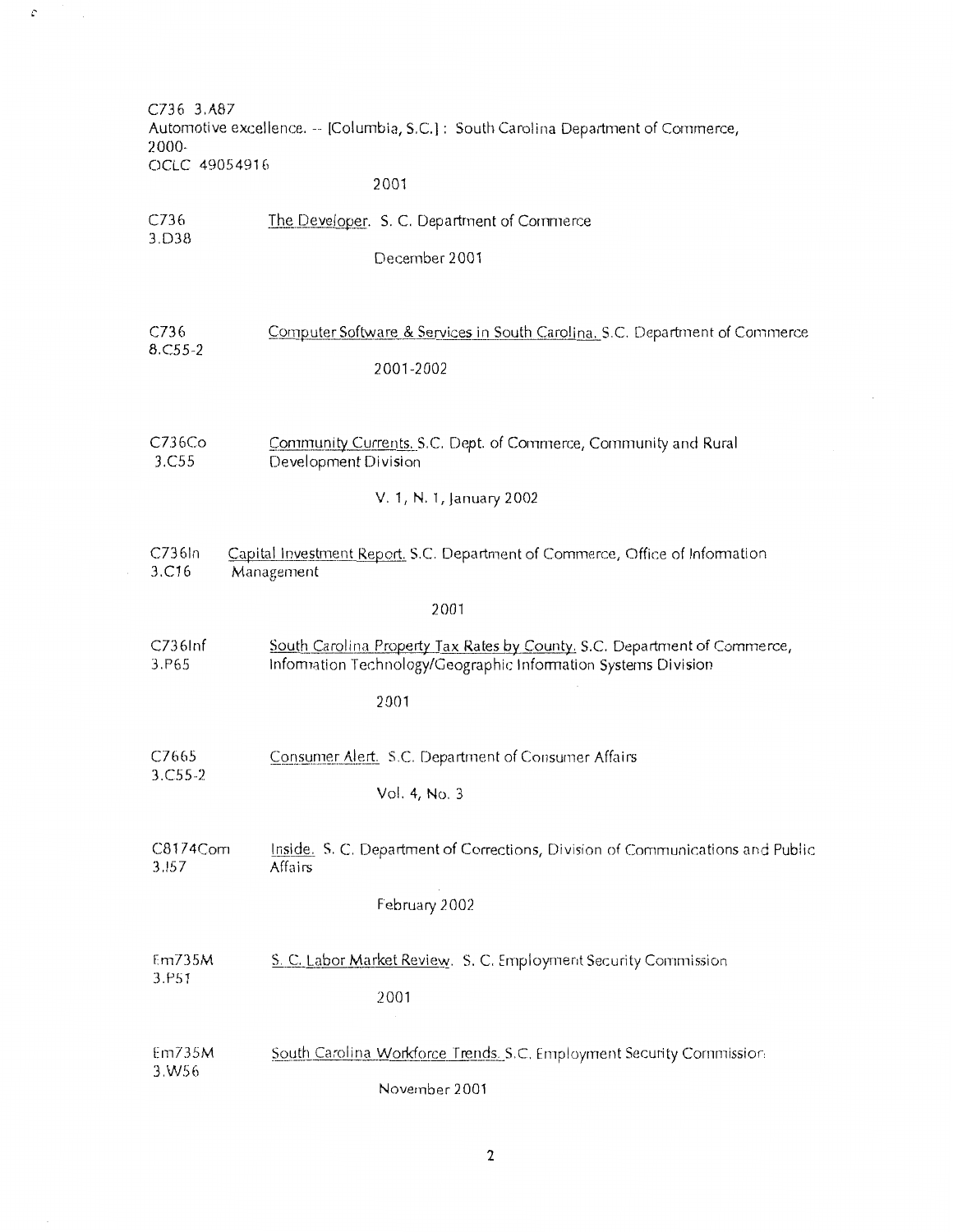| G7461Con<br>3.P16          | Parents' Link. Continuum of Care for Emotionally Disturbed Children<br>January 2002                                   |
|----------------------------|-----------------------------------------------------------------------------------------------------------------------|
| G7461HD<br>$3. D22 - 2$    | Frontline: A Newsletter from the Developmental Disabilities Council. Office<br>of the Governor                        |
|                            | V. 5, N. 15, Fall/Winter 2001-02                                                                                      |
| G7463                      | Advocates. Office of the Governor, Division of Foster Care Review                                                     |
| 3. A28                     | Winter 2002                                                                                                           |
| H3496<br>3.C <sub>36</sub> | Certificate of Need Update, S. C. Department of Health and Environmental<br>Control                                   |
|                            | February 2002                                                                                                         |
| H3496<br>3. V42            | La Vida : Noticias, S.C. Department of Health and Environmental Control                                               |
|                            | Vol. 2, N. 1 Invierno 2002                                                                                            |
| H3496Comm<br>3.D17         | Data Line. S.C. Department of Health and Environmental Control, Division of<br>Community Health                       |
|                            | V. 1, N. 4, Fall 2000                                                                                                 |
| H3496G<br>3.F47            | The Fitness Connection. S. C. Department of Health and Environmental Control                                          |
|                            | Winter 2002                                                                                                           |
| H3496Le<br>3.L31           | The Lead Leader, S.C. Childhood Lead Poisoning Prevention Project                                                     |
|                            | V. 2, N. 4 Fall 2001                                                                                                  |
|                            |                                                                                                                       |
| H3496Sol<br>$3.R32-2$      | South Carolina Recycles Magazine. S.C. Office of Solid Waste Reduction and<br>Recycling                               |
|                            | Winter 2002                                                                                                           |
| H8804<br>3.571             | The Status of Equal Employment Opportunity in South Carolina State Government.<br>S.C. State Human Affairs Commission |

 $\boldsymbol{z}$ 

 $\mathcal{A}$ 

 $\ddot{\phantom{0}}$ 

2002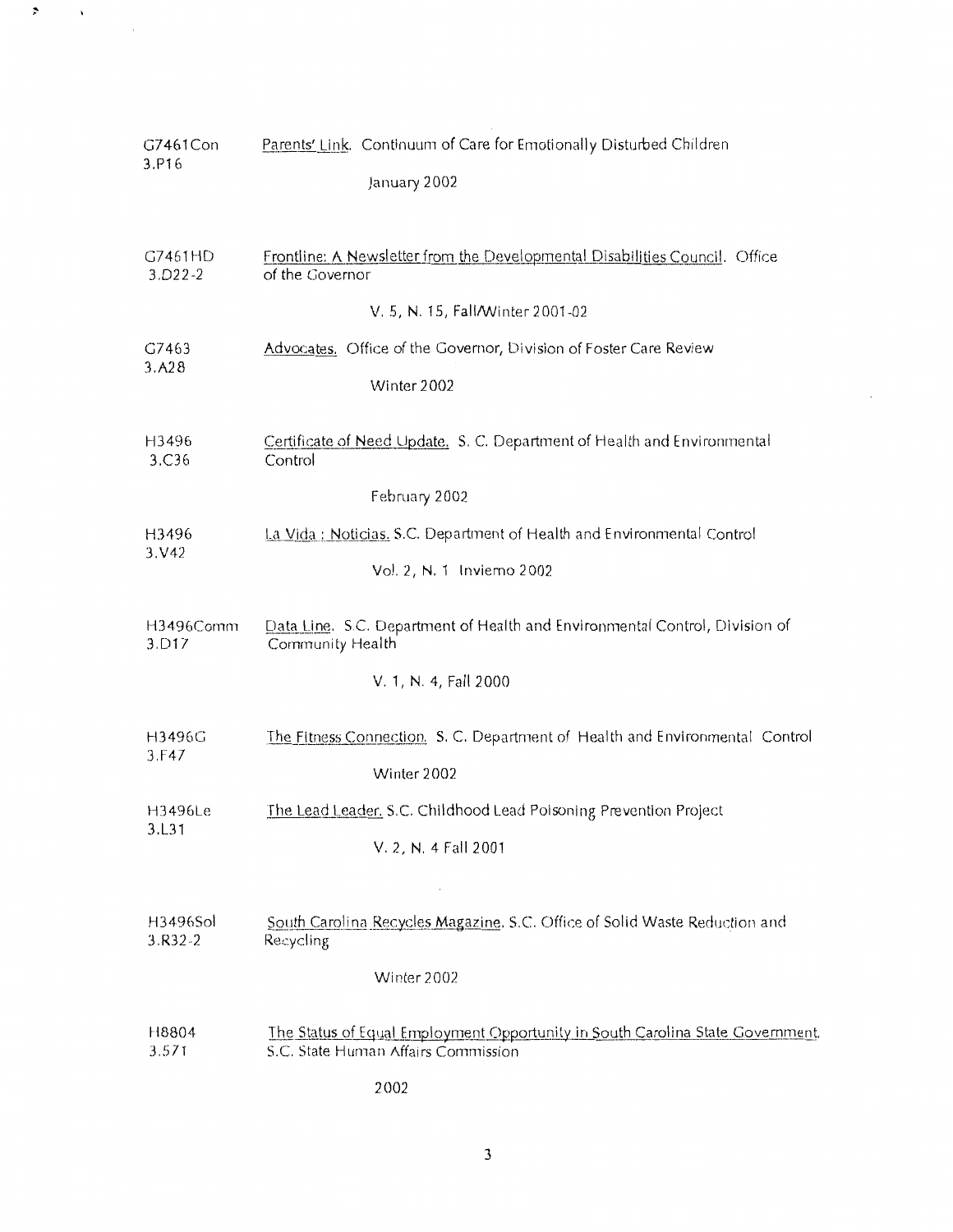| ln75                        | Bulletin. S. C. Department of Insurance             |                                                                                    |                                                         |                                                                          |
|-----------------------------|-----------------------------------------------------|------------------------------------------------------------------------------------|---------------------------------------------------------|--------------------------------------------------------------------------|
| 3.B85                       |                                                     | #00-1<br>#00-2<br>$#00 - 6$<br>#00-10                                              | $#00-12$<br>#00-13<br>#00-14<br>#01-1                   | $#01-3$<br>$#01 - 4$<br>#01-5 (Oct. 5, 2001)<br>#01-5 (Nov. 13, 2001)    |
| 8987B<br>2.M27              | Department of S. C.<br>February 11, 2002 (Revision) |                                                                                    |                                                         | South Carolina Bench Book for Magistrates and Municipal Judges. Judicial |
| L <sub>2</sub> 335<br>3.P63 |                                                     | The President's Report. Lander University<br>2000-2001                             |                                                         |                                                                          |
| L41066<br>1.                |                                                     | 1998                                                                               | Annual Report. S. C. Law Enforcement Division           |                                                                          |
| L6165<br>$3.1 - 41 - 2$     |                                                     | 2001-2002                                                                          | Library Services and Technology Act  S.C. State Library |                                                                          |
| L6165<br>3.N38              |                                                     | January/February 2002                                                              | News for South Carolina Libraries. S. C. State Library  |                                                                          |
| M3385<br>3.F17              |                                                     | 2001-2002                                                                          |                                                         | Francis Marion University Fast Facts. Francis Marion University          |
| M3385U<br>3.P17             |                                                     | Patriot Digest. Francis Marion University<br>January 31, 2002<br>February 15, 2002 |                                                         |                                                                          |
| N2197<br>3.152              |                                                     | V. 2, N. 2, Fall/Winter 2001                                                       | Jocassee Journal, S.C. Departmant of Natural resources  |                                                                          |

 $\mathcal{L}^{\text{max}}_{\text{max}}$ 

 $\bar{z}$ 

 $\mathbf{r}$ 

 $\mathfrak s$ 

 $\ddot{\phantom{a}}$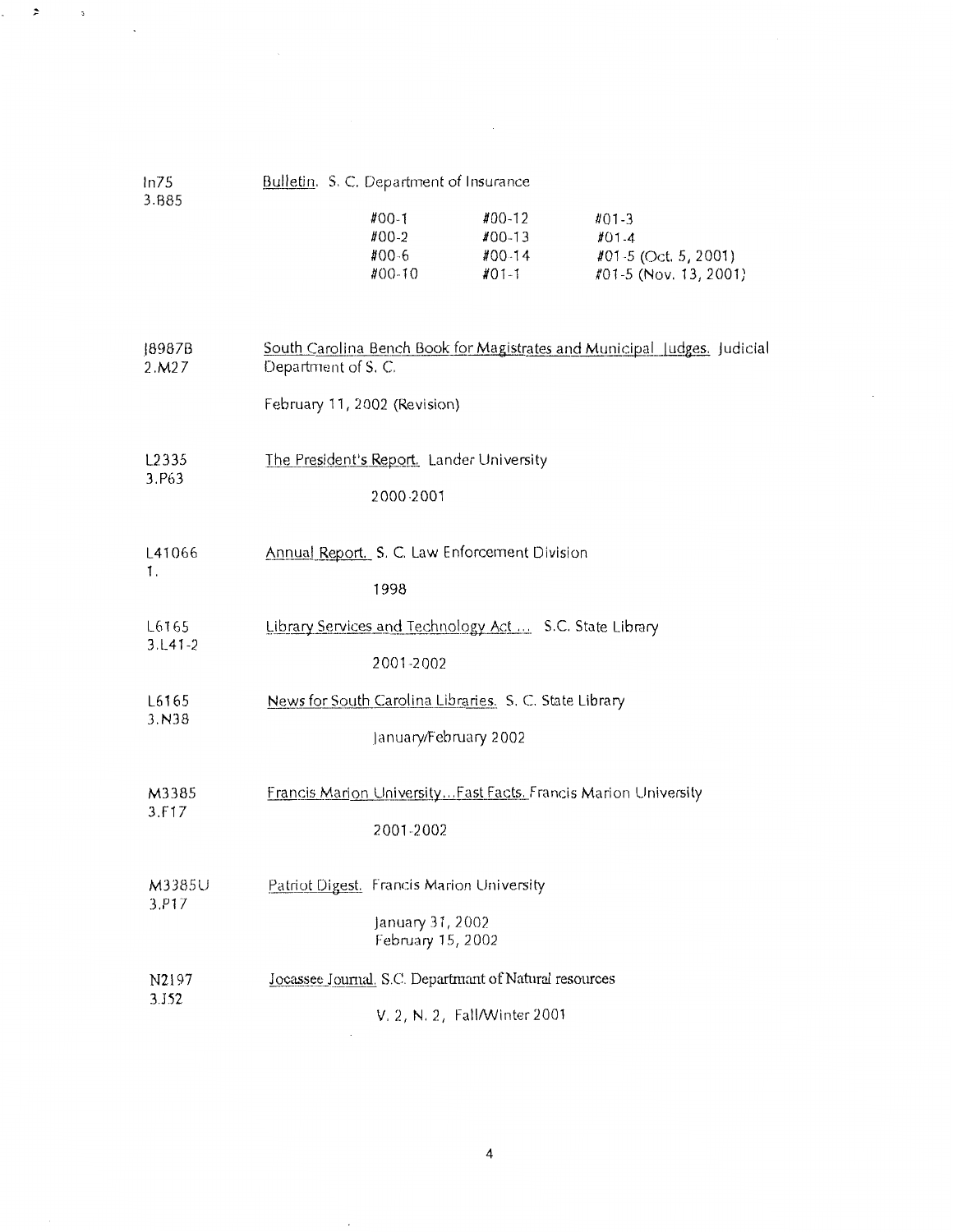| N2197                        | SC Reel Kids News. S.C. Department of Natural Resources                                                                                         |  |  |
|------------------------------|-------------------------------------------------------------------------------------------------------------------------------------------------|--|--|
| 3.R33                        | V. 1, N. 4                                                                                                                                      |  |  |
|                              |                                                                                                                                                 |  |  |
| N <sub>2</sub> 197<br>6. M43 | South Carolina Migratory Bird Regulations. S.C. Department of Natural<br>Resources                                                              |  |  |
|                              | 2001-2002                                                                                                                                       |  |  |
|                              |                                                                                                                                                 |  |  |
| N2197Co<br>3.S58             | South Carolina Wildlife. S. C. Department of Natural Resources Division of<br>Conservation Education and Communication                          |  |  |
|                              | V. 49, N. 1 Jan. Feb. 2002                                                                                                                      |  |  |
|                              |                                                                                                                                                 |  |  |
| N2197G<br>3.G35              | South Carolina Geology. SC Geological Survey                                                                                                    |  |  |
|                              | V.43                                                                                                                                            |  |  |
| N2197Wi<br>3.W17             | Waterfowl Status Report. S. C. Department of Natural Resources, Wildlife and<br>Freshwater Fisheries Division                                   |  |  |
|                              | 2000/01                                                                                                                                         |  |  |
|                              |                                                                                                                                                 |  |  |
| P8385                        | Port Charleston. S. C. State Ports Authority                                                                                                    |  |  |
| 3.P56-2                      | February 2002                                                                                                                                   |  |  |
|                              |                                                                                                                                                 |  |  |
| P9405                        | The Informer. S. C. Department of Probation, Parole and Pardon Services                                                                         |  |  |
| 3.153                        | November/December 2001                                                                                                                          |  |  |
|                              |                                                                                                                                                 |  |  |
| P9602C<br>3.C64              | Crime to Court. S. C. Department of Public Safety, Criminal Justice Academy<br>Division                                                         |  |  |
|                              |                                                                                                                                                 |  |  |
|                              | March/April 2002                                                                                                                                |  |  |
| P9602J<br>3.D68              | South Carolina Drug Control and System Improvement Program Formula Grant<br>Application S.C. Dept. of Public Safety. Office of Justice Programs |  |  |
|                              |                                                                                                                                                 |  |  |
|                              |                                                                                                                                                 |  |  |

 $\geq$ 

 $\tilde{\mathbf{z}}$ 

2002

 $\overline{\mathbf{5}}$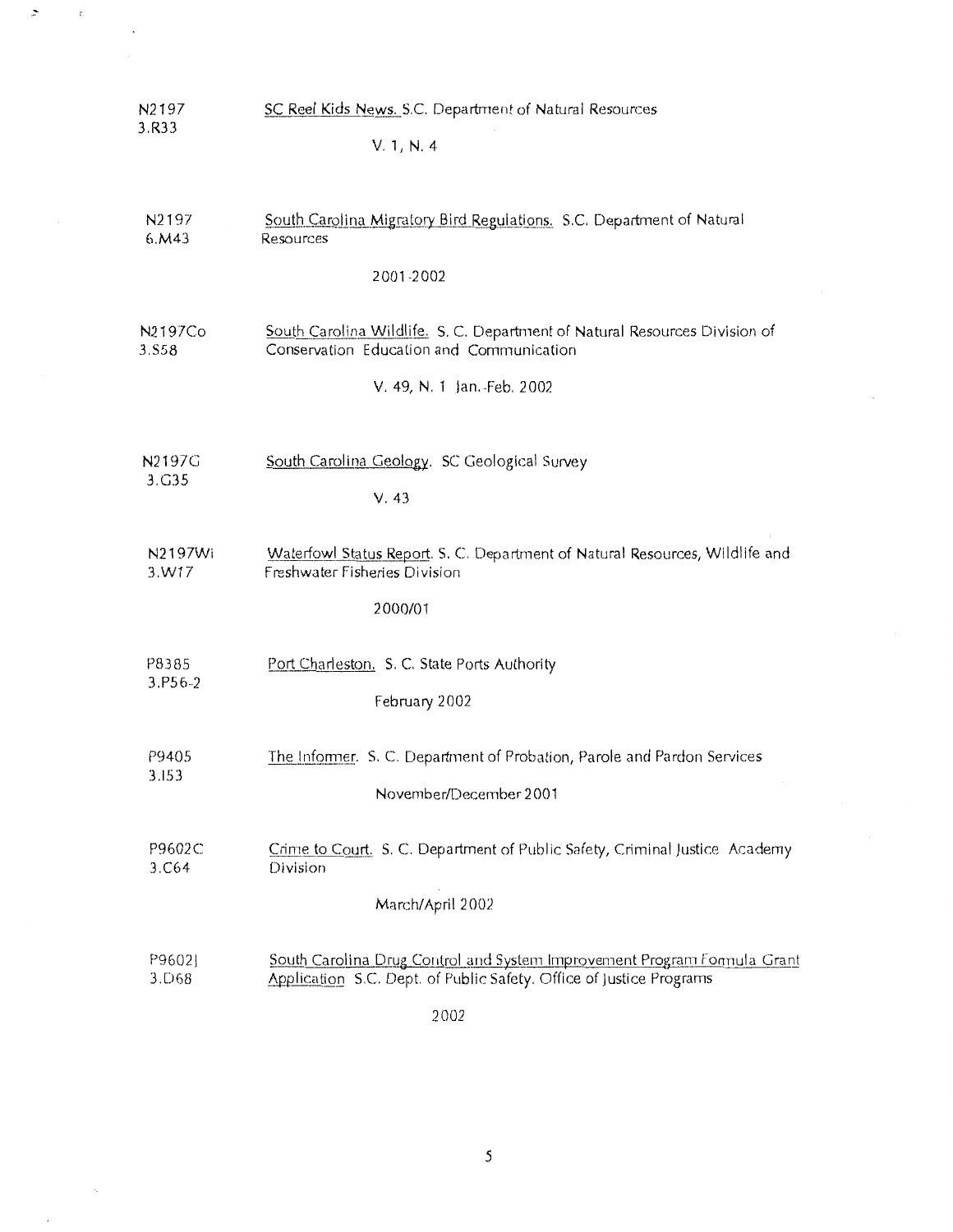| P9604<br>3.C86             | Currently. S. C. Public Service Authority<br>January 30, 2002<br>February 6, 2002<br>February 13, 2002<br>February 20, 2002                    |
|----------------------------|------------------------------------------------------------------------------------------------------------------------------------------------|
| P9606C<br>3.P58            | PowerSource, S.C. Public Service Commission, Corporate Communications<br>Winter 2002                                                           |
| Se59<br>3. T <sub>68</sub> | Truth in Sentencing/Advisory Sentencing Guidelines and Criminal Justice Plan.<br>S.C. Sentencing guidelines Commission<br>2002                 |
| Seall<br>3.157             | Inside Sea Grant S. C. Sea Grant Consortium<br>Winter 1999<br>Summer 2000<br>Winter 2000                                                       |
| So135<br>3.Y58             | South Carolina Youth Connected. S.C. Department of Social Services<br>Winter 2002                                                              |
| Un35Bu<br>3.558            | South Carolina Economic Indicators. University of South Carolina, Division of<br>Research<br>January 2002<br>February 2002                     |
| $Un35$ MedL<br>3.C55       | Communications, U.S.C. School of Medicine Library<br>January 2002                                                                              |
| Un35PublA<br>3.145         | Times. University of South Carolina. Department of University Publications<br>Division of Advancement<br>February 7, 2002<br>February 21, 2002 |
| W7375Li<br>3.D12           | Dacus Focus. Winthrop University<br>N. 46, February 2002                                                                                       |

 $\epsilon$ 

 $\overline{\phantom{a}}$ 

 $\cdot$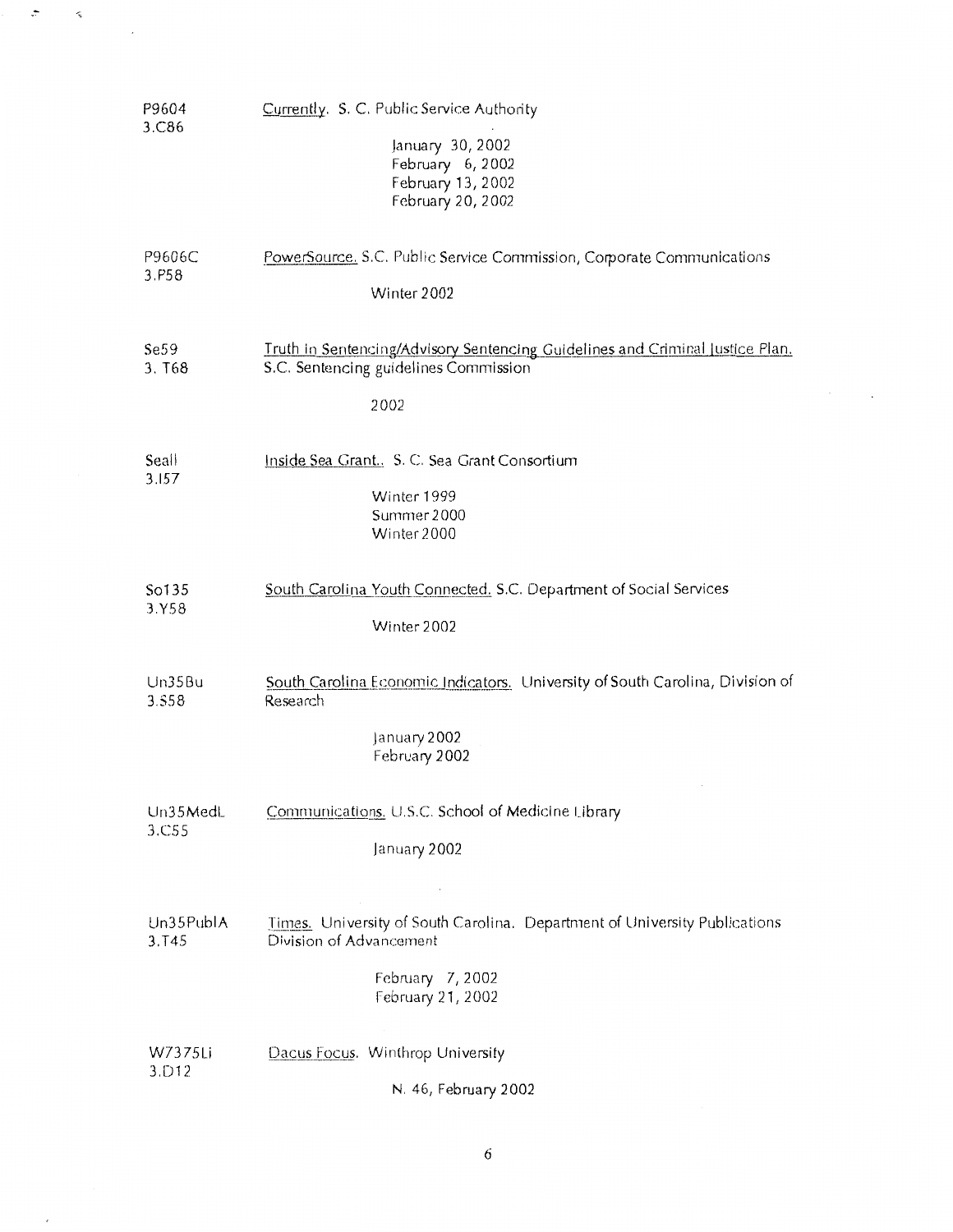## SHIPPING LIST FEBRUARY 2002

#### Ad495E a 2 .AJ6 1998

Agriculture and nuclear power in South Carolina: emergency information for farmers / [developed by South Carolina Emergency Preparedness Division and Clemson University, College of Agricultural Sciences, Cooperative Extension Service]. -- [Columbia, S.C.] : S.C. Emergency Preparedness Division, Office of the Adjutant General; [Clemson, S.C.]: Clemson University, College of Agricultural Sciences : Cooperative Extension Service, [1998] OCLC 49193288

### Ad495E 2.C55

Comprehensive seismic risk and vulnerability study for the state of South Carolina (electronic resource] : final report I prepared by URS Corporation ... [et al.1. -- West Columbia, S.C. : South Carolina Emergency Preparedness Division, c 2001. OCLC 48984640

#### GB595En 8.P36 2002

Manual for planning and execution of state permanent improvements. Part II.-- Columbia, S.C. : South Carolina Budget and Control Board, Office of State Engineer, [2002] OCLC 48984297

### C5935Ex 3.885 no. 154

Guide to protection of grazing land water resources (cattle) / [prepared by Rockie] English ... [et al.]]  $-$  [Clemson, S.C.] : Clemson Extension,  $[2001]$ OCLC 48984252

L6165 2.Y58-2 Youth services guidelines for South Carolina public libraries, 2002. -- [Columbia, S.C.]: South Carolina State Library, 2002. OCLC 49015733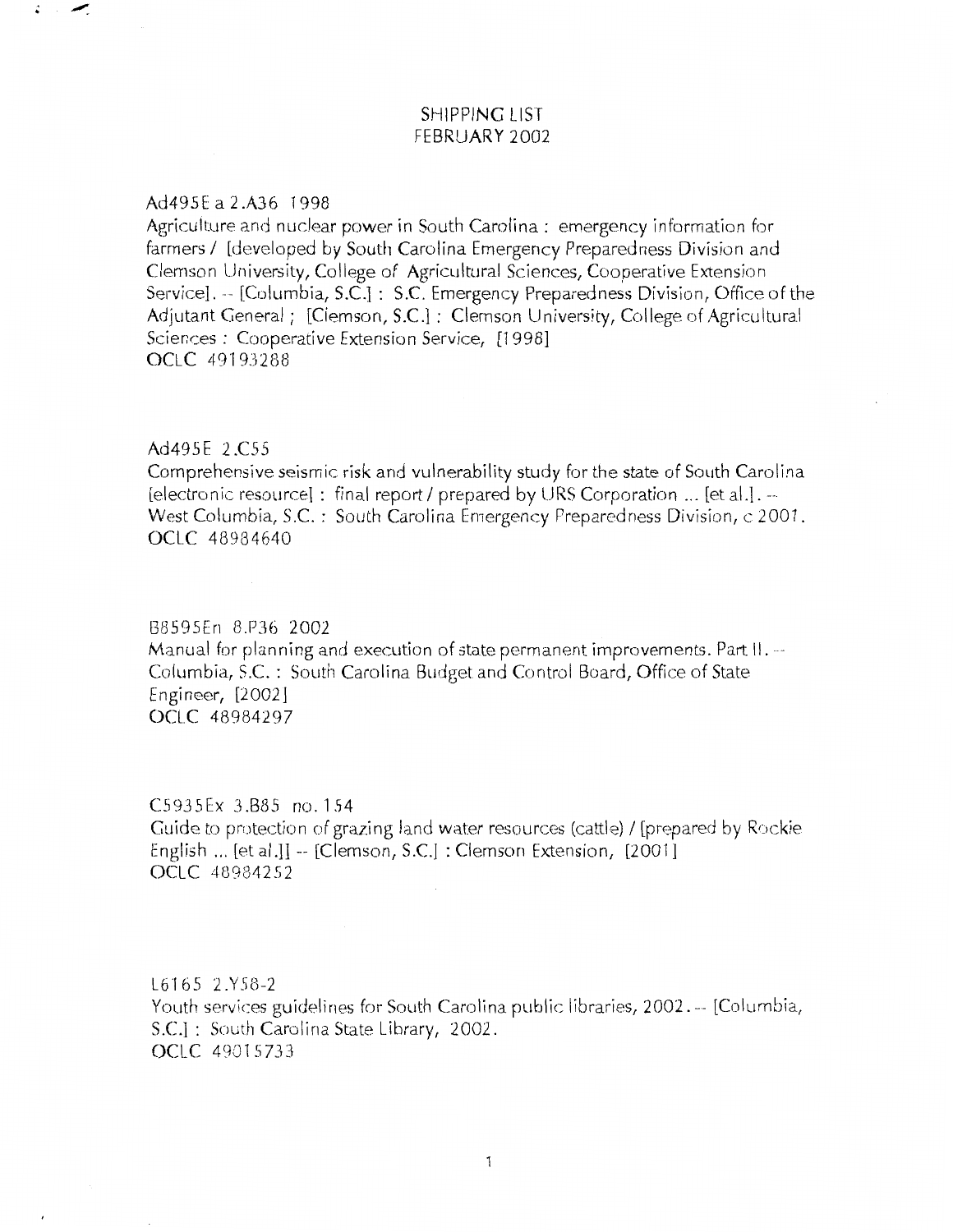N2197 2.FS6-3 Forty Acre Rock Heritage Preserve.-- Rock Hill, S.C.: S.C. Department of Natural Resources, [2 002 ?] OCLC 49040827

ی م

 $\zeta$ 

N2197 2.S15-2 Santee-Cooper Basin diadromous fish passage restoration plan.-- [Columbia, S.C.] : U.S. Fish and Wildlife Service: National Marine Fisheries Service: South Carolina Department of Natural Resources, 2001. OCLC 48952292

N 2 1 9 7 4 M 1 5 2 0 0 1 South Carolina.\$ b Dept. of Natural Resources. Manchester State Forest Wildlife Management Area.-- Columbia, S.C.: South Carolina Department of Natural Resources, [2001] OCLC 48948367

N2197Fr 2 .B51 Bladderwort: utricularia spp. -- Columbia, S.C. : South Carolina Department of Natural Resources, Freshwater Fisheries Section, [200'11 OCLC 48948509

N2197Fr 2 .SSJ-2 Slender pondweed : potarnogeton, p.pulsilus, p.diversfolius, p.pectinius. --- Columbia, S.C. : South Carolina Department of Natural Resources, Freshwater Fisheries Section, [200 1] OCLC 4a94B491

N2197Fr 2 W17 Watermeal : wolffia papulifera. -- Columbia, S.C. : South Carolina Department of Natural Resources, Freshwater Fisheries Section, [20011 OCLC 48948456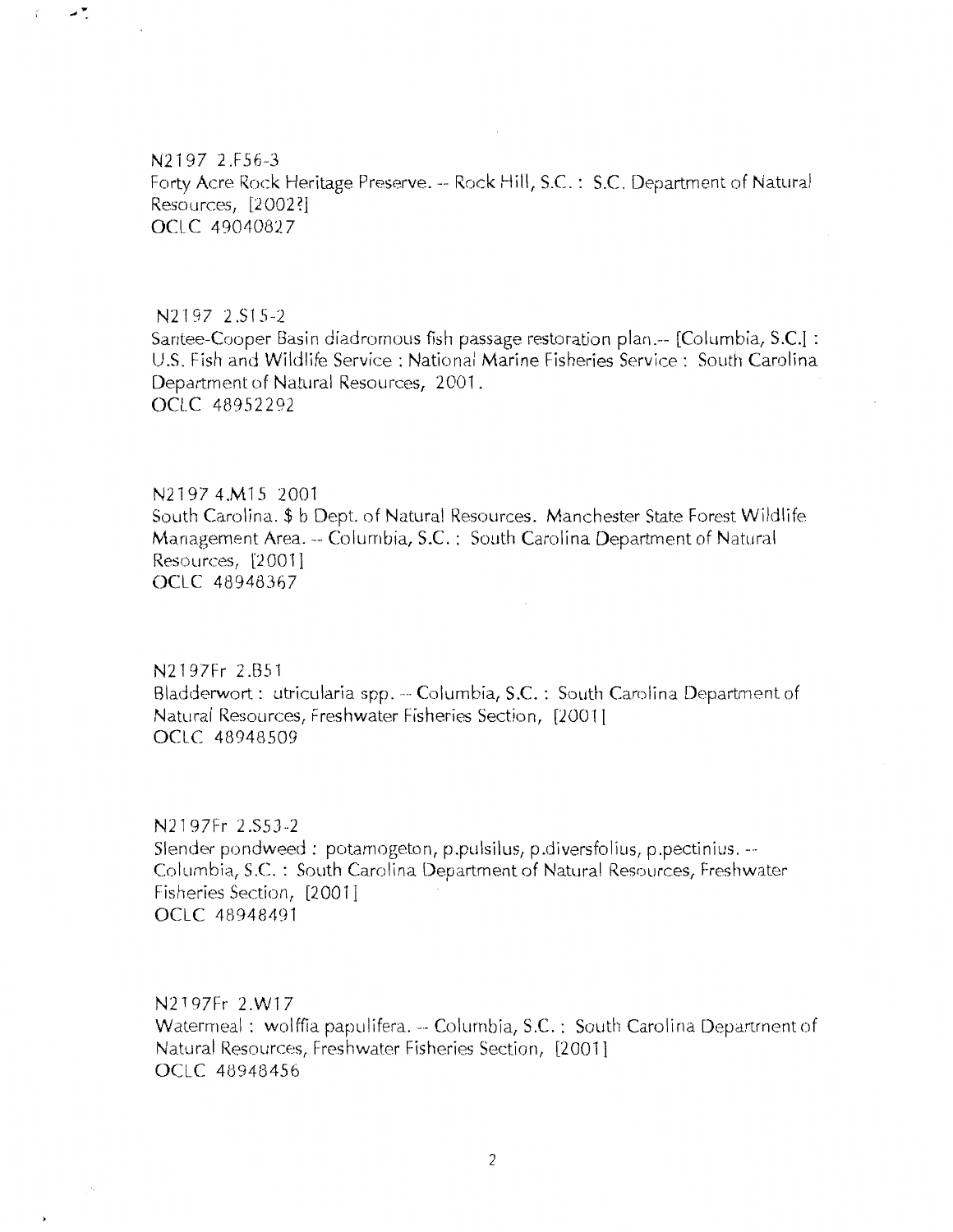### N2197Fr 2.Y58

South Carolina youth aquatic survey / conducted by Responsive Management.--[Columbia, S.C.] : South Carolina Department of Natural Resources, Freshwater Fisheries Section, [2001] OCLC 48952324

 $\sim$ 

N2197La 2.R46 Riparian buffers?! : what's a "riparian" and why should we buffer it?-- Columbia, S.C. : South Carolina Department of Natural Resources, Land, Water and Conservation Division, [2001] OCLC 48948428

N2197Law 2.L18-2 South Carolina Law Enforcement Assistance Program & Chaplaincy Service.-- Columbia, S.C. : South Carolina Department of Natural Resources, Law Enforcement, [2002 ?! OCLC 48948397

N2197Ma 5.F47 2001

South Carolina. Marine fisheries and related laws : (reprinted from the Code of Laws of South Carolina)--- Charleston, S.C.: South Carolina Department of Natural Resources, Division of Marine Resources, 2001. OCLC 48949277

R322Ad 2.T19 Tax expenditure report: estimates of tax expenditures for fiscal year 1997-1999 / prepared by Administrative Research.-- Columbia, S.C. : South Carolina Department of Revenue, Administrative Research, [1997] OCLC 48948309